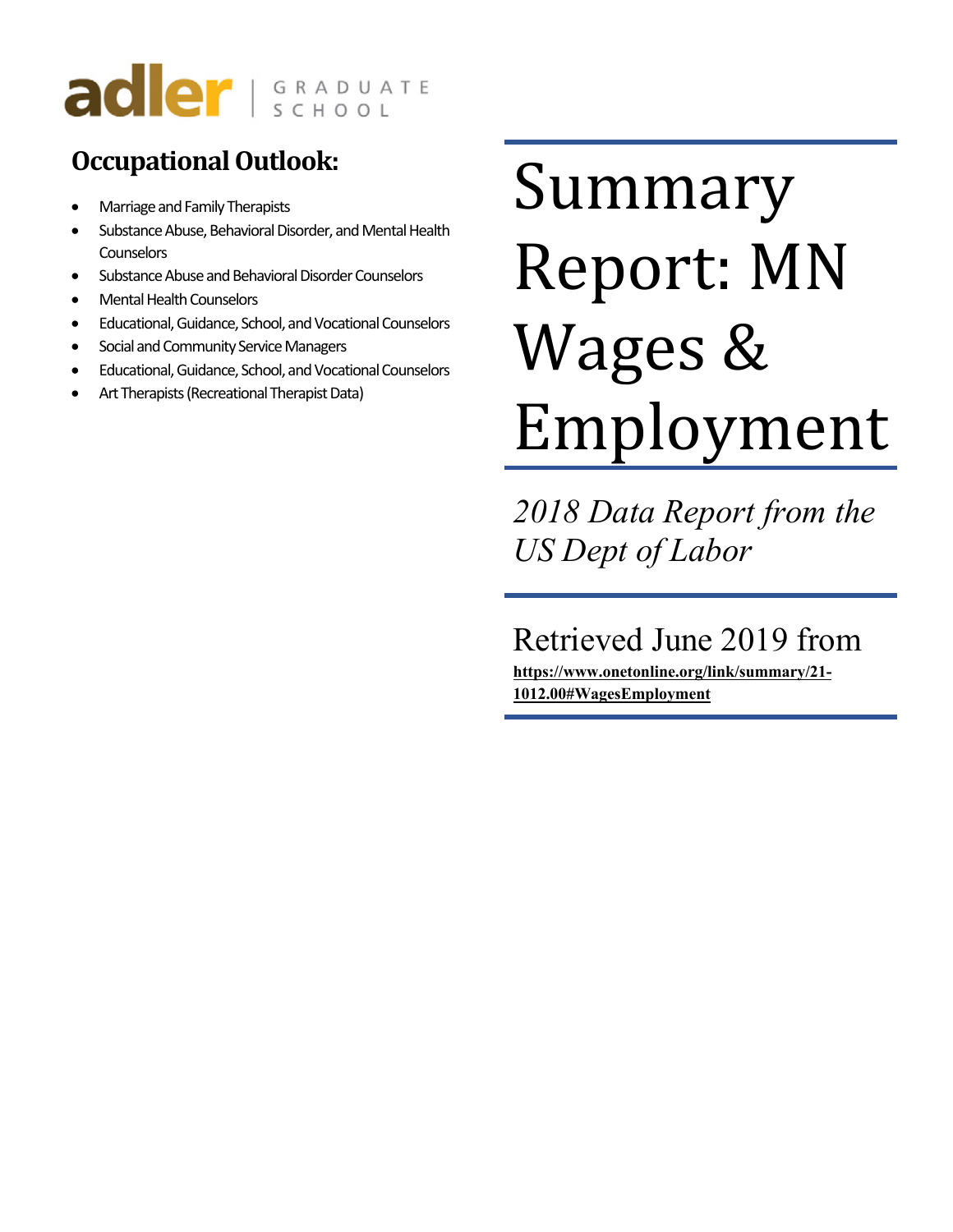## **Summary Report for: Marriage and Family Therapists**

Diagnose and treat mental and emotional disorders, whether cognitive, affective, or behavioral, within the context of marriage and family systems. Apply psychotherapeutic and family systems theories and techniques in the delivery of services to individuals, couples, and families for the purpose of treating such diagnosed nervous and mental disorders.

#### **Also known as:**

Licensed Marriage and Family Therapist (LMFT), Marriage and Family Therapist (MFT), Clinical Services Director, Therapist, Clinician, Family Therapist, Advanced Clinical Specialist, Psychotherapist, Clinical Therapist, Counselor

#### **Adler Program/Degree:**

- Marriage, Couples, and Family Counseling (Master's)
- Post Master's Certificate: Marriage, Couple, and Family Counseling

#### **Wages for Marriage and Family Therapists in MINNESOTA - 2018**



#### **Projected 2026 Employment for Marriage and Fam. Therapists in the US and MN**

|                      | <b>Employment</b> | <b>Projected</b><br><b>Annual</b> |                                 |                                   |
|----------------------|-------------------|-----------------------------------|---------------------------------|-----------------------------------|
| <b>National</b>      | 2016              | 2026                              | <b>Percent</b><br><b>Change</b> | <b>Job</b><br>Openings*           |
| <b>United States</b> | 41,500            | 51,200                            | 23%                             | 5,700                             |
|                      | <b>Employment</b> |                                   |                                 | <b>Projected</b><br><b>Annual</b> |
| <b>State</b>         | 2016              | 2026                              | <b>Percent</b><br><b>Change</b> | <b>Job</b><br>Openings*           |
| Minnesota            | 1,120             | 1,340                             | $+20%$                          | 150                               |

\*Projected Annual Job Openings refers to the average annual job openings due to growth and net replacement.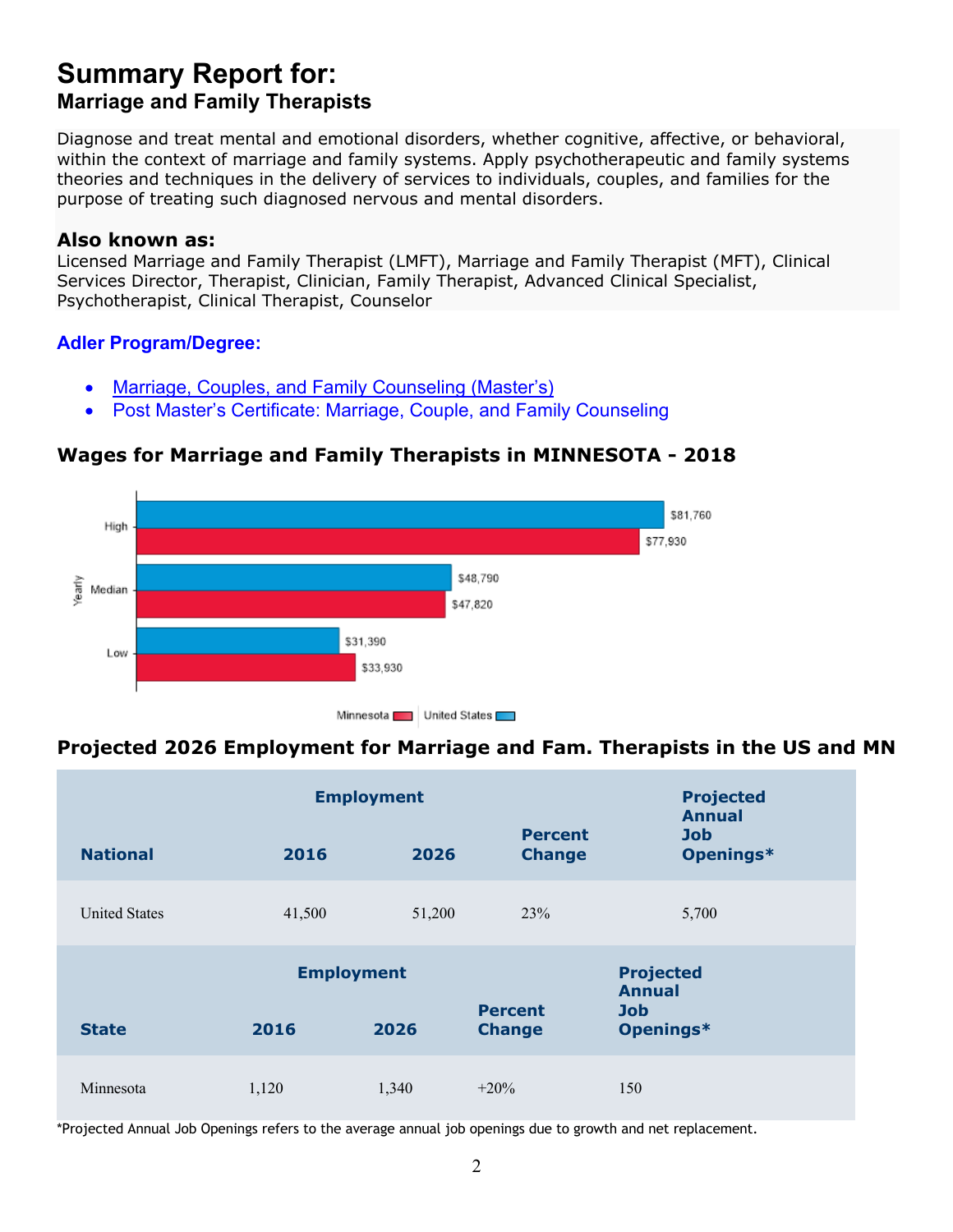#### **Projected 2026 Employment for Marriage and Family Therapists in MINNESOTA**

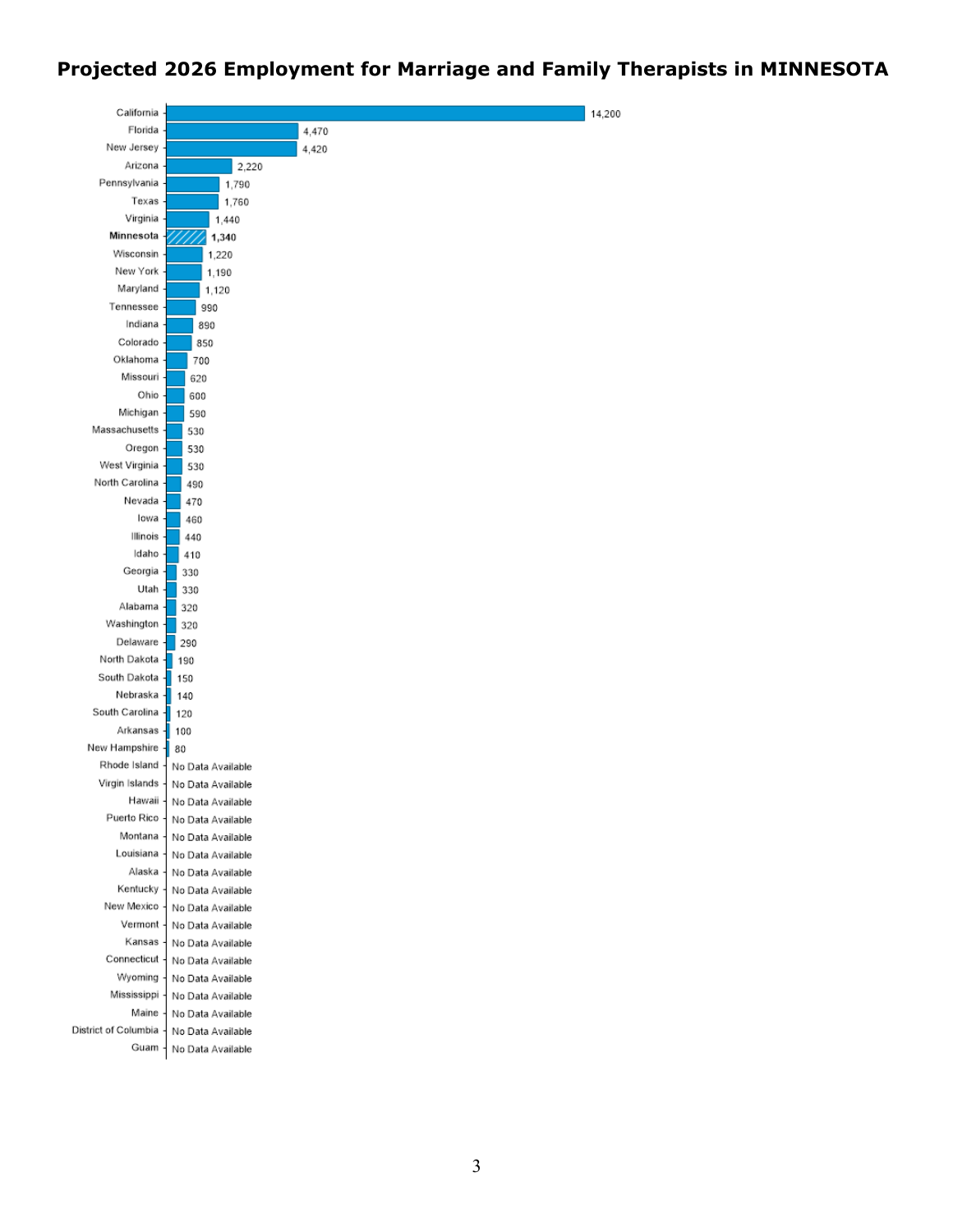#### **Current Employment for Marriage and Family Therapists in MINNESOTA**

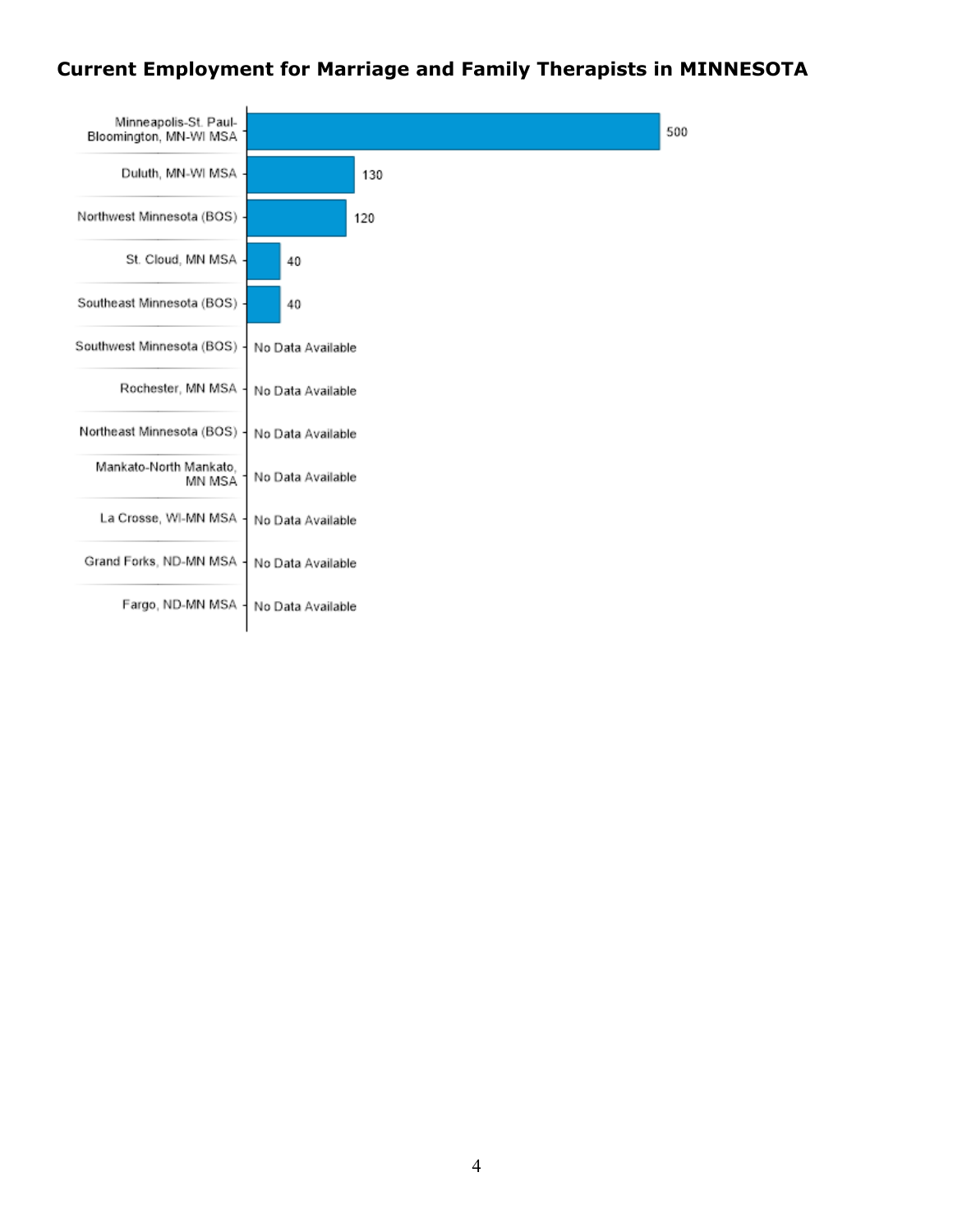#### **Current Employment for Marriage and Family Therapists in UNITED STATES**

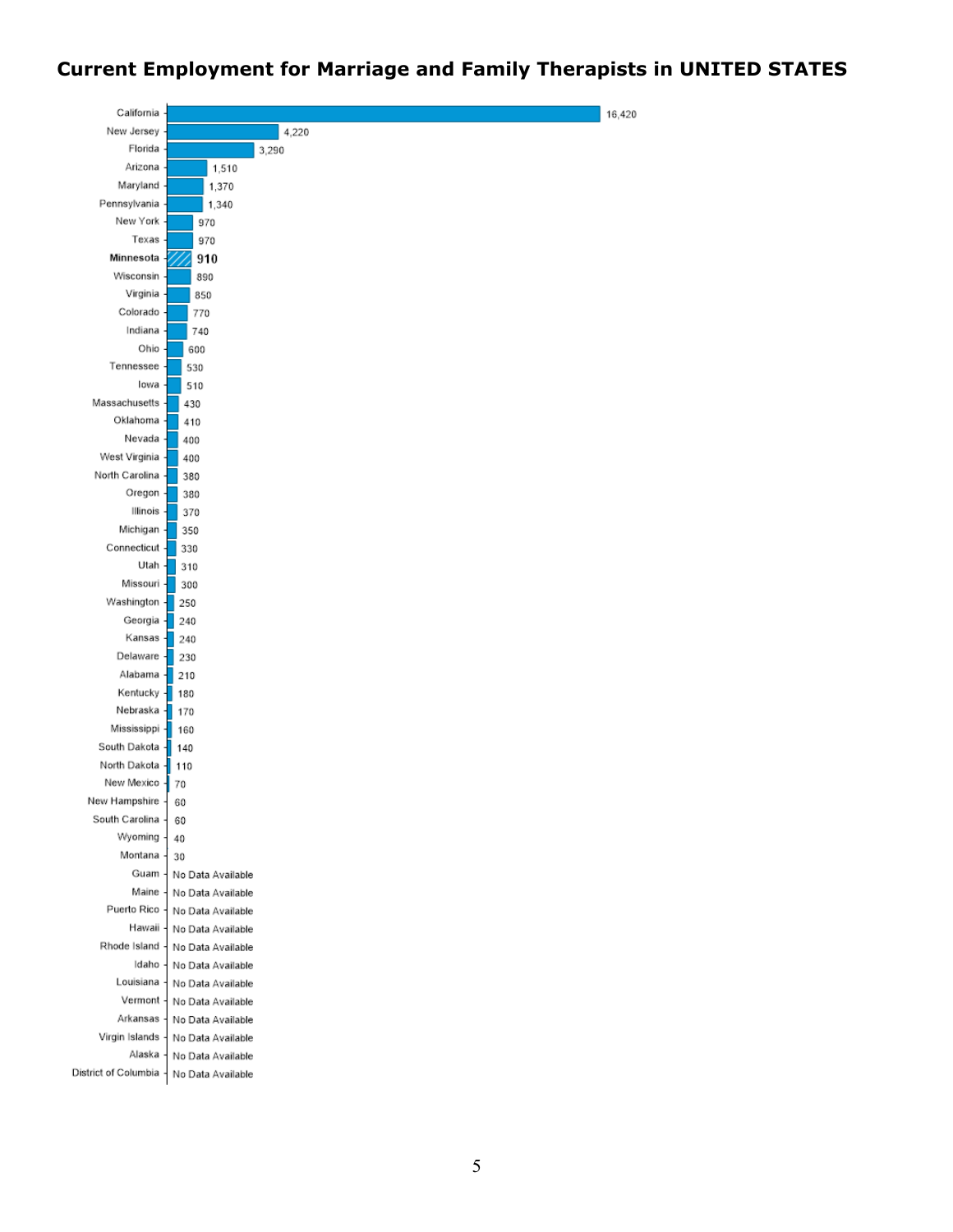## **Summary Report for: Substance Abuse and Behavioral Disorder Counselors**

Counsel and advise individuals with alcohol, tobacco, drug, or other problems, such as gambling and eating disorders. May counsel individuals, families, or groups or engage in prevention programs. **Also known as:**

#### Addictions Counselor, Case Manager, Chemical Dependency Counselor (CD Counselor), Clinical Counselor, Prevention Specialist, Chemical Dependency Professional, Drug and Alcohol Treatment Specialist (DATS), Counselor, Correctional Substance Abuse Counselor, Substance Abuse Counselor (SA Counselor)

#### **Adler Program/Degree:**

- Co-occurring Disorders and Addictions Counseling (Master's)
- Certificate in Co-Occurring Disorders and Addictions Counseling

#### **Wages for Substance abuse, behavioral disorder,** *and* **mental health counselors in MINNESOTA**



#### **Projected Employment for Substance Abuse and Behavioral Disorder Counselors in MINNESOTA**

| <b>National</b>      | <b>Employment</b><br>2026<br>2016 |         |     | <b>Projected</b><br><b>Annual</b><br><b>Job</b><br>Openings* |
|----------------------|-----------------------------------|---------|-----|--------------------------------------------------------------|
| <b>United States</b> | 102,400                           | 126,200 | 23% | 14,100                                                       |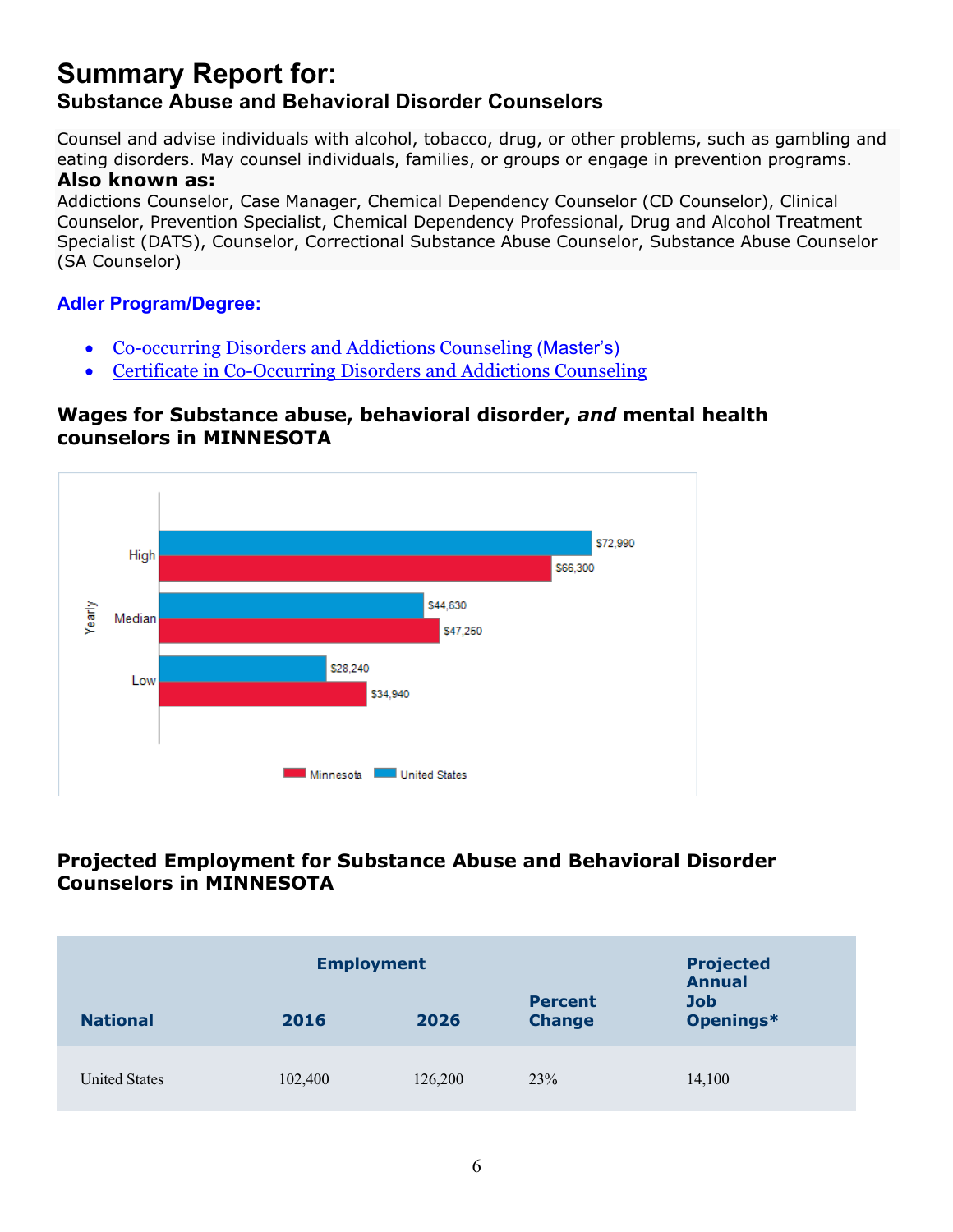| <b>State</b> | 2016              | <b>Employment</b><br>2026 | <b>Percent</b><br><b>Change</b> | <b>Projected</b><br><b>Annual</b><br><b>Job</b><br>Openings* |
|--------------|-------------------|---------------------------|---------------------------------|--------------------------------------------------------------|
| Minnesota    | No Data Available | No Data Available         | No Data Available               | No Data Available                                            |

\*Projected Annual Job Openings refers to the average annual job openings due to growth and net replacement.

#### **Current Employment for Substance Abuse and Behavioral Disorder Counselors in MINNESOTA**

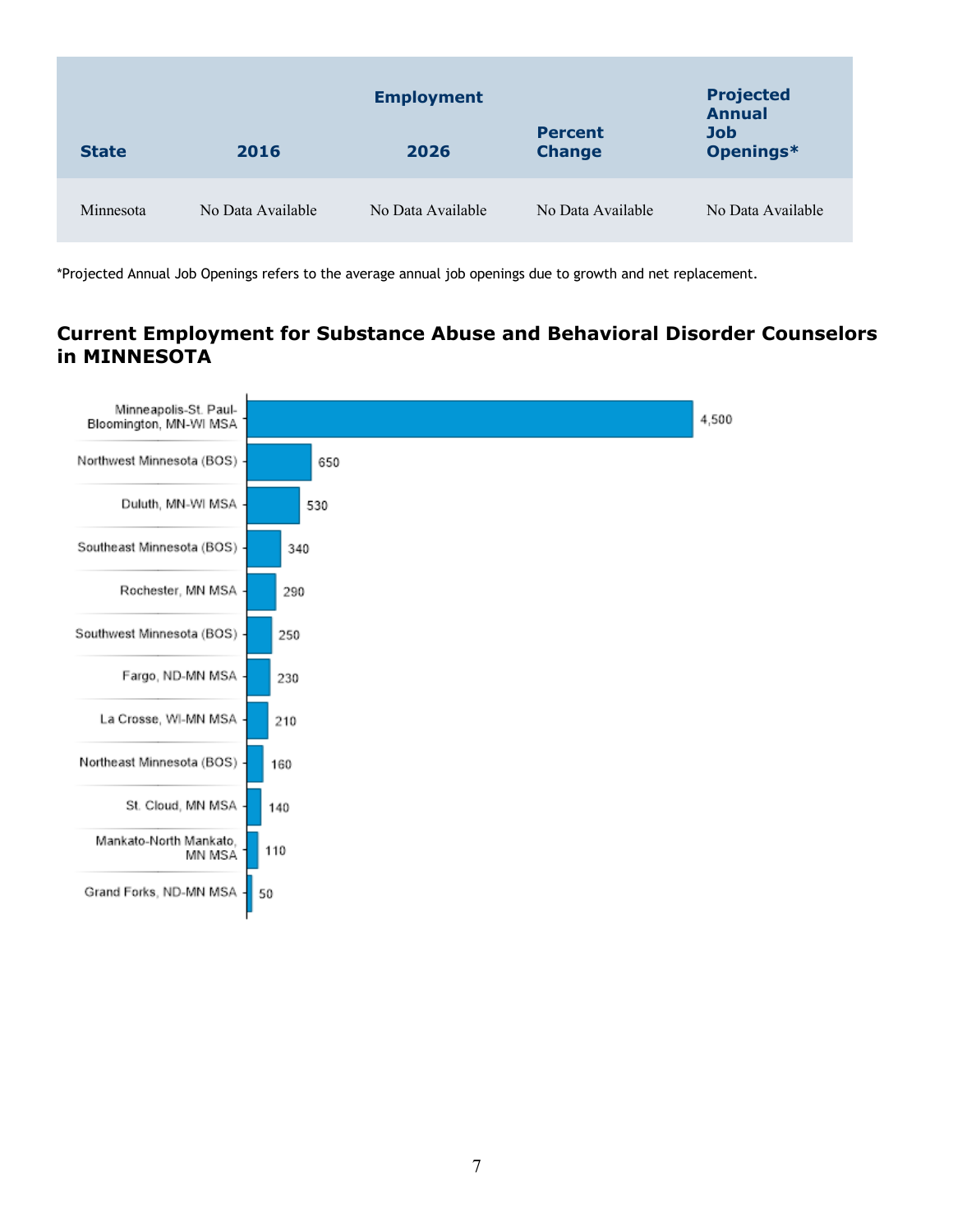## **Summary Report for: Mental Health Counselors**

Counsel with emphasis on prevention. Work with individuals and groups to promote optimum mental and emotional health. May help individuals deal with issues associated with addictions and substance abuse; family, parenting, and marital problems; stress management; self-esteem; and aging.

#### **Also known as:**

Correctional Counselor, Behavior Support Specialist (BSS), Counselor, Case Manager, Mental Health Counselor, Clinician, Behavior Analyst, Therapist, Mental Health Therapist, Mental Health Specialist

#### **Adler Program/Degree:**

- Clinical Mental Health Counseling (Master's)
- Post Master's Certificate in Clinical Mental Health Counseling

#### **Current Employment for Mental Health Counselors in MINNESOTA**

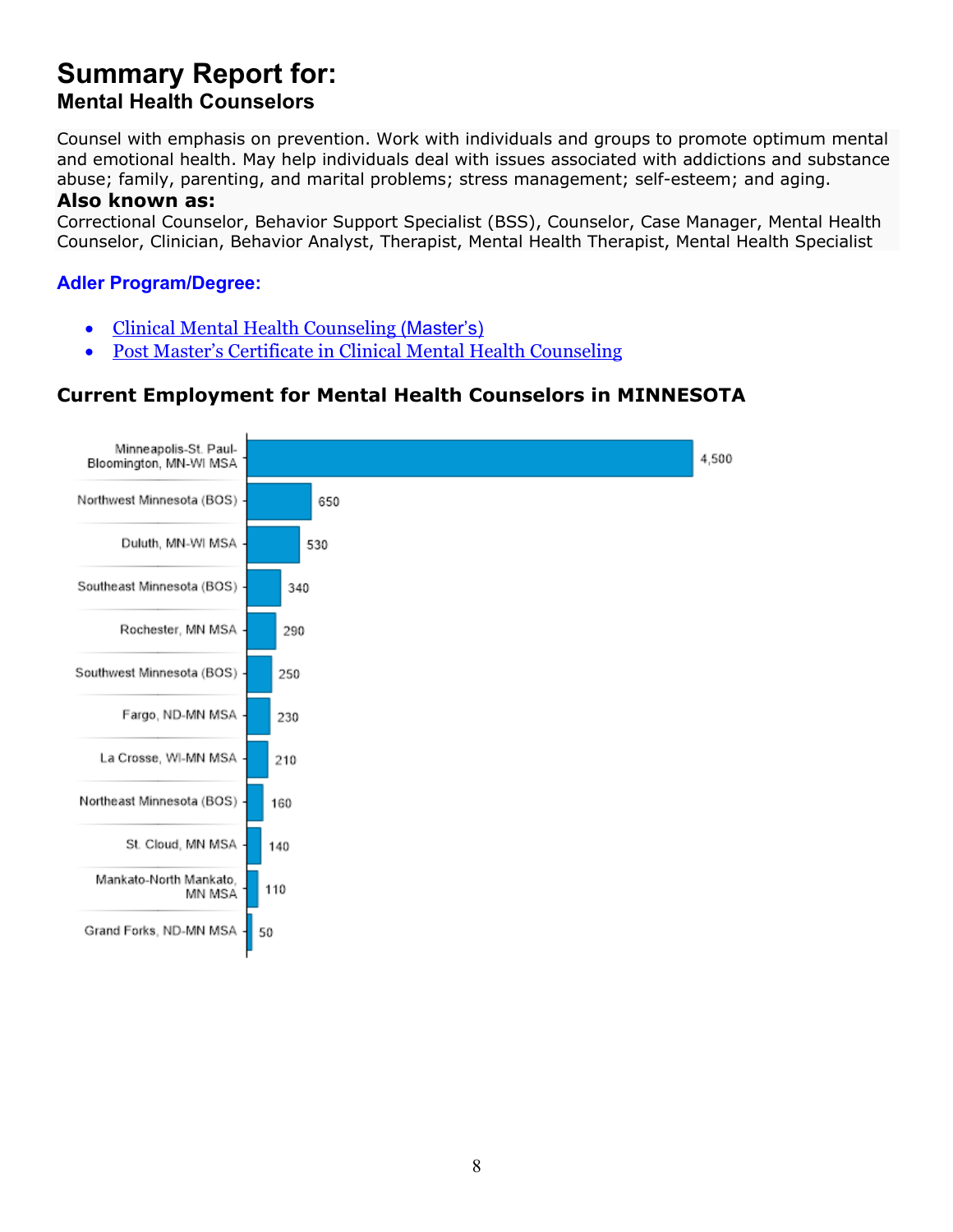#### **Projected Employment, Percent Change 2016-2026 for Mental Health Counselors in UNITED STATES and MINNESOTA**

|                      | <b>Employment</b> | <b>Projected</b><br><b>Annual</b> |                                 |                                   |
|----------------------|-------------------|-----------------------------------|---------------------------------|-----------------------------------|
| <b>National</b>      | 2016              | 2026                              | <b>Percent</b><br><b>Change</b> | <b>Job</b><br>Openings*           |
| <b>United States</b> | 157,700           | 194,200                           | 23%                             | 21,600                            |
| <b>Employment</b>    |                   |                                   |                                 | <b>Projected</b><br><b>Annual</b> |
| <b>State</b>         | 2016              | 2026                              | <b>Percent</b><br><b>Change</b> | <b>Job</b><br>Openings*           |
| Minnesota            | No Data Available | No Data Available                 | No Data Available               | No Data Available                 |

\*Projected Annual Job Openings refers to the average annual job openings due to growth and net replacement.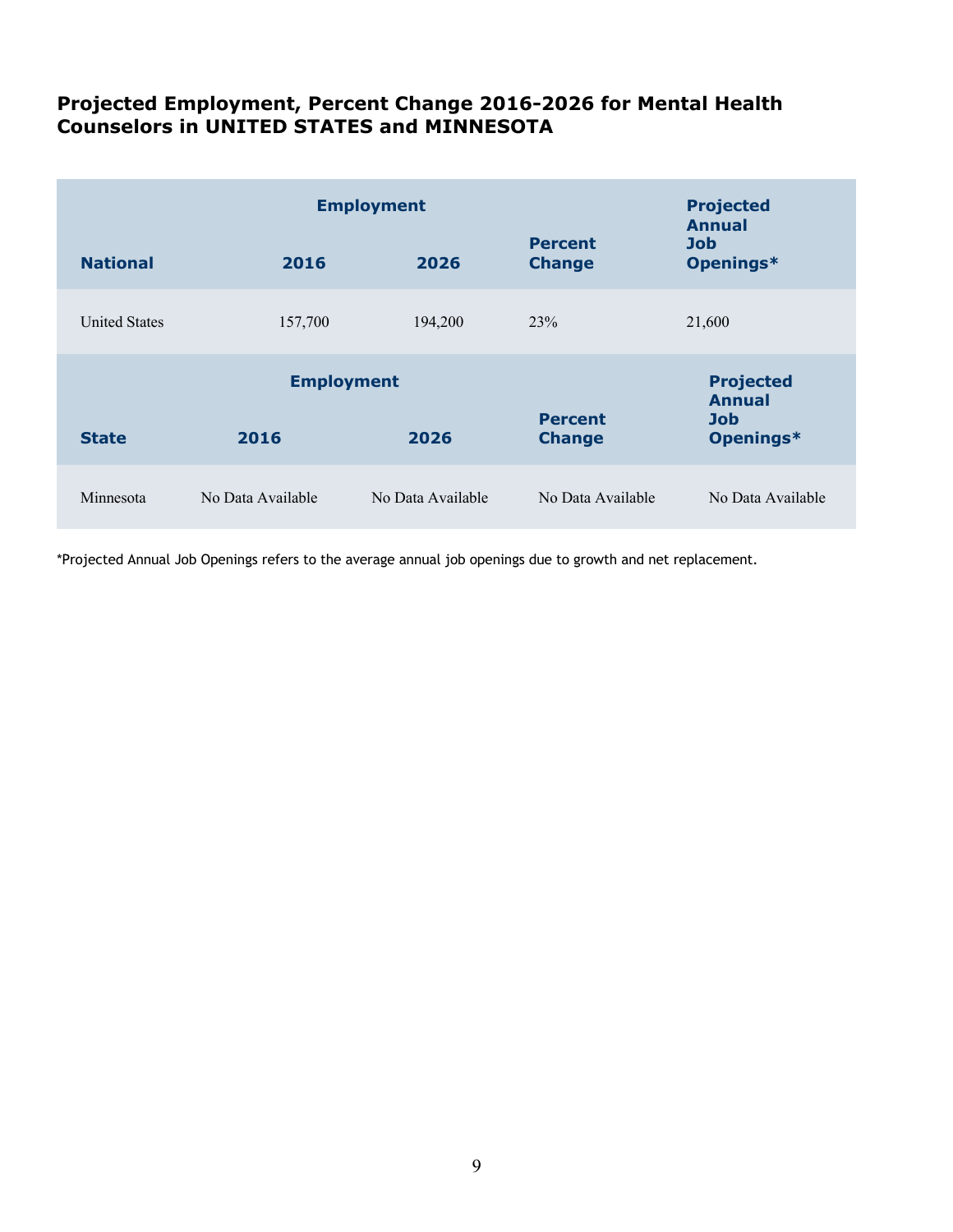## **Summary Report for: Social and Community Service Managers**

Plan, direct, or coordinate the activities of a social service program or community outreach organization. Oversee the program or organization's budget and policies regarding participant involvement, program requirements, and benefits. Work may involve directing social workers, counselors, or probation officers.

**Sample of reported job titles:** Adoption Services Manager, Child Welfare Services Director, Children's Service Supervisor, Clinical Services Director, Community Services Block Grant/Outreach Social Worker (CSBG/Outreach Social Worker), Community Services Director, Psychiatric Social Worker Supervisor, Social Services Director, Transitional Care Director, Vocational Rehabilitation **Administrator** 

#### **Adler Program/Degree:**

- Applied Adlerian Psychology in Leadership (Master's)
- Certificate in Applied Adlerian Psychology in Leadership



#### **Wages for Social and Community Service Managers in MINNESOTA**

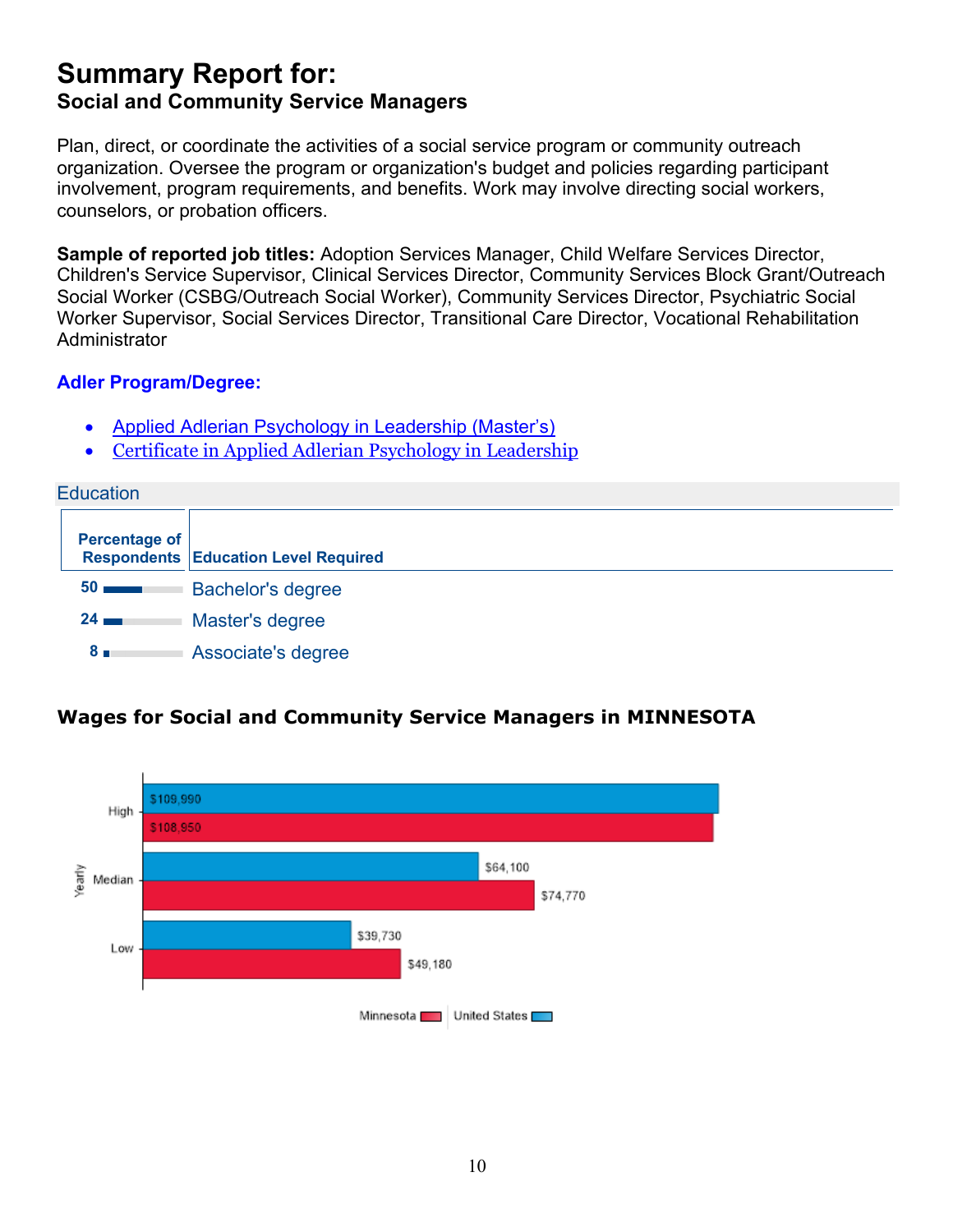#### **Current Employment for Social and Community Service Managers in MINNESOTA**

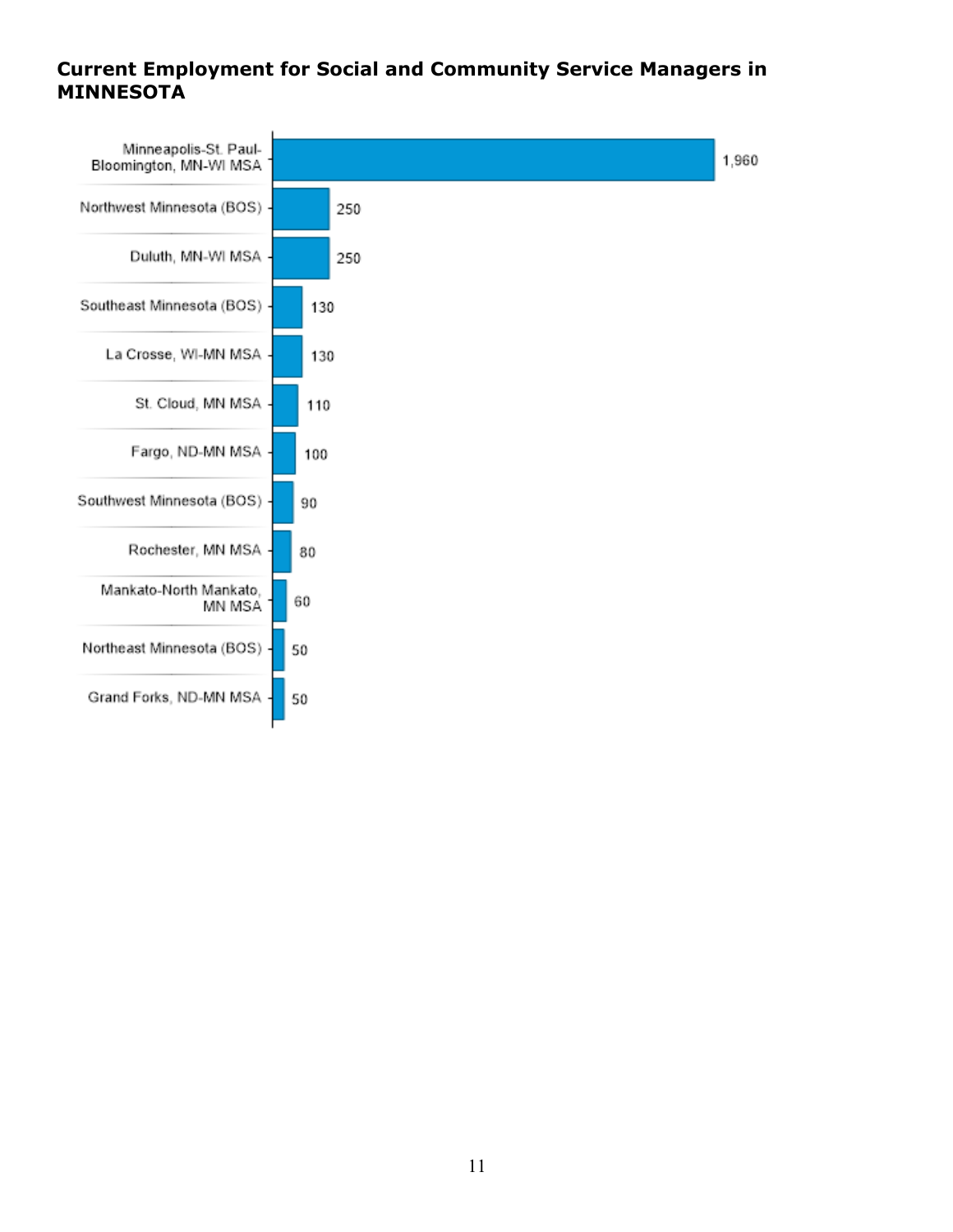#### **Projected 2026 Employment for Social and Community Service Managers in MINNESOTA**

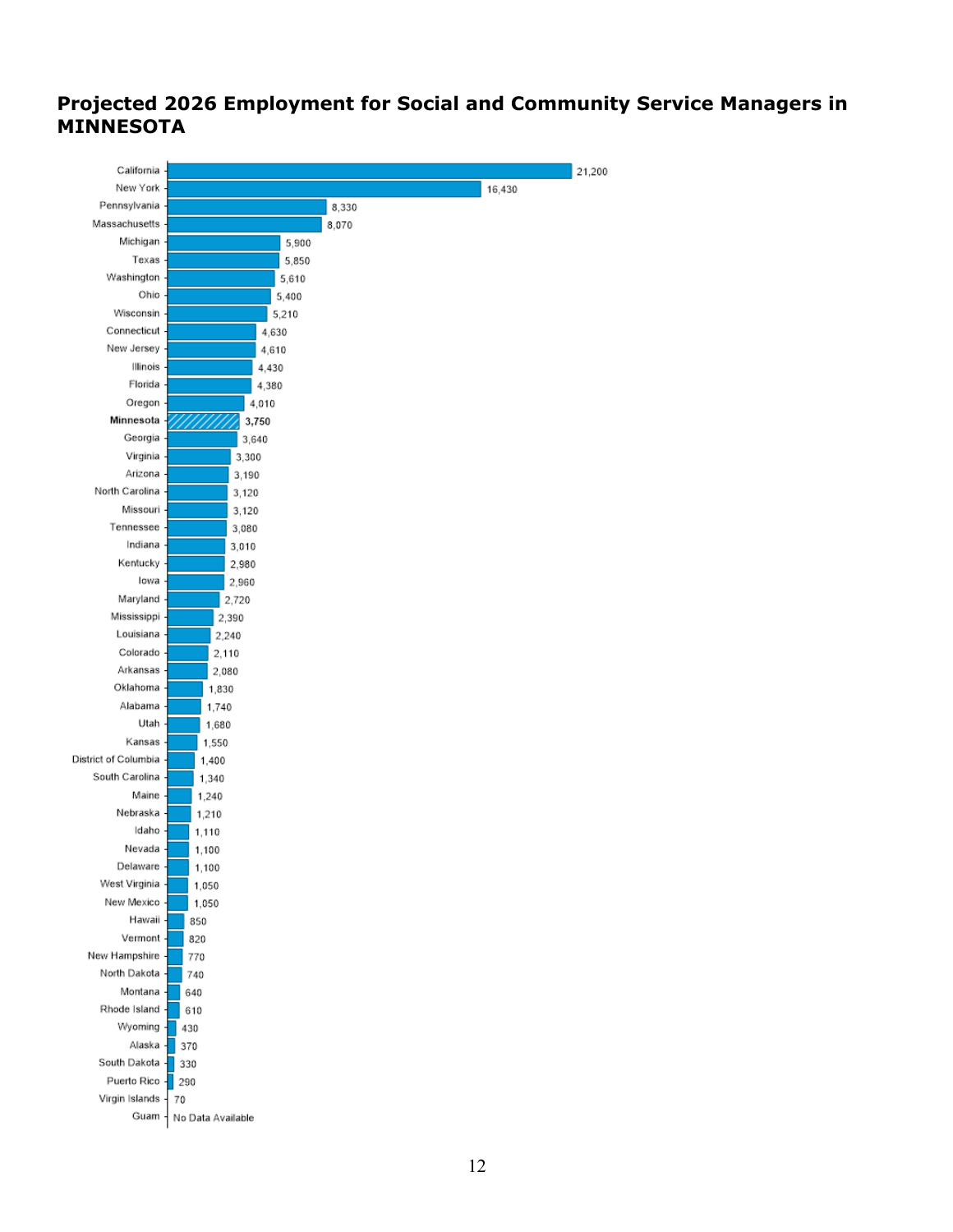#### **Projected Employment for Social and Community Service Managers in the UNITED STATES and MINNESOTA**

|                      | <b>Employment</b> |         |                                 |                                          |
|----------------------|-------------------|---------|---------------------------------|------------------------------------------|
| <b>National</b>      | 2016              | 2026    | <b>Percent</b><br><b>Change</b> | <b>Annual</b><br><b>Job</b><br>Openings* |
| <b>United States</b> | 147,300           | 173,800 | 18%                             | 16,300                                   |
| <b>Employment</b>    |                   |         |                                 | <b>Projected</b><br><b>Annual</b>        |
| <b>State</b>         | 2016              | 2026    | <b>Percent</b><br><b>Change</b> | <b>Job</b><br>Openings*                  |
| Minnesota            | 3,420             | 3,750   | $+10\%$                         | 340                                      |

\*Projected Annual Job Openings refers to the average annual job openings due to growth and net replacement.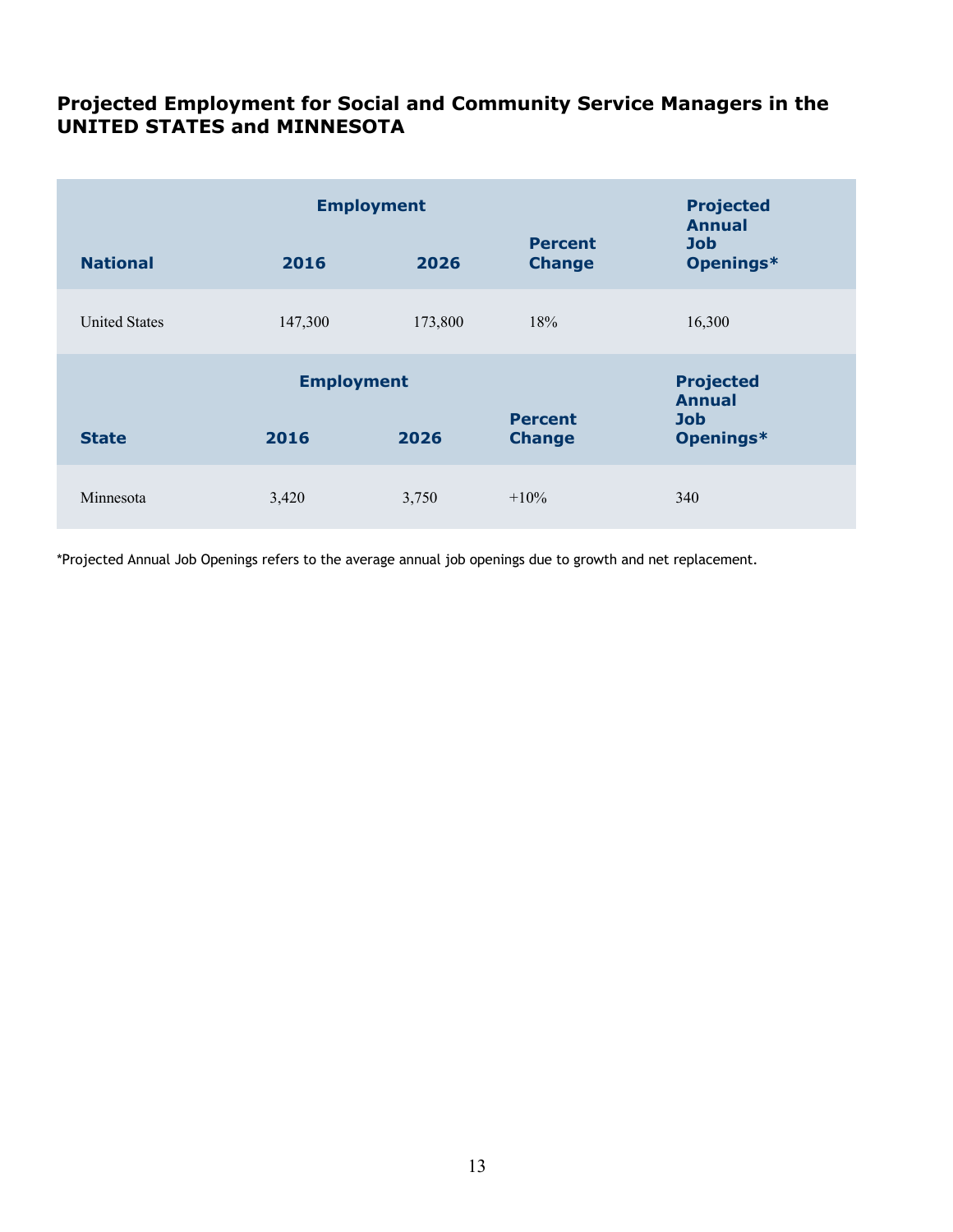## **Summary Report for: Educational, Guidance, School, and Vocational Counselors**

Counsel individuals and provide group educational and vocational guidance services.

**Sample of reported job titles:** Academic Advisor, Academic Counselor, Admissions Counselor, Career Counselor, College Counselor, Guidance Counselor, School Adjustment Counselor, School Counselor, Student Development Advisor, Student Services Coordinator

#### **Adler Program/Degree:**

- School Counseling (Master's)
- Post-master's certificate in School Counseling

#### **Wages for Educational, Guidance, School, and Vocational Counselors in MINNESOTA**

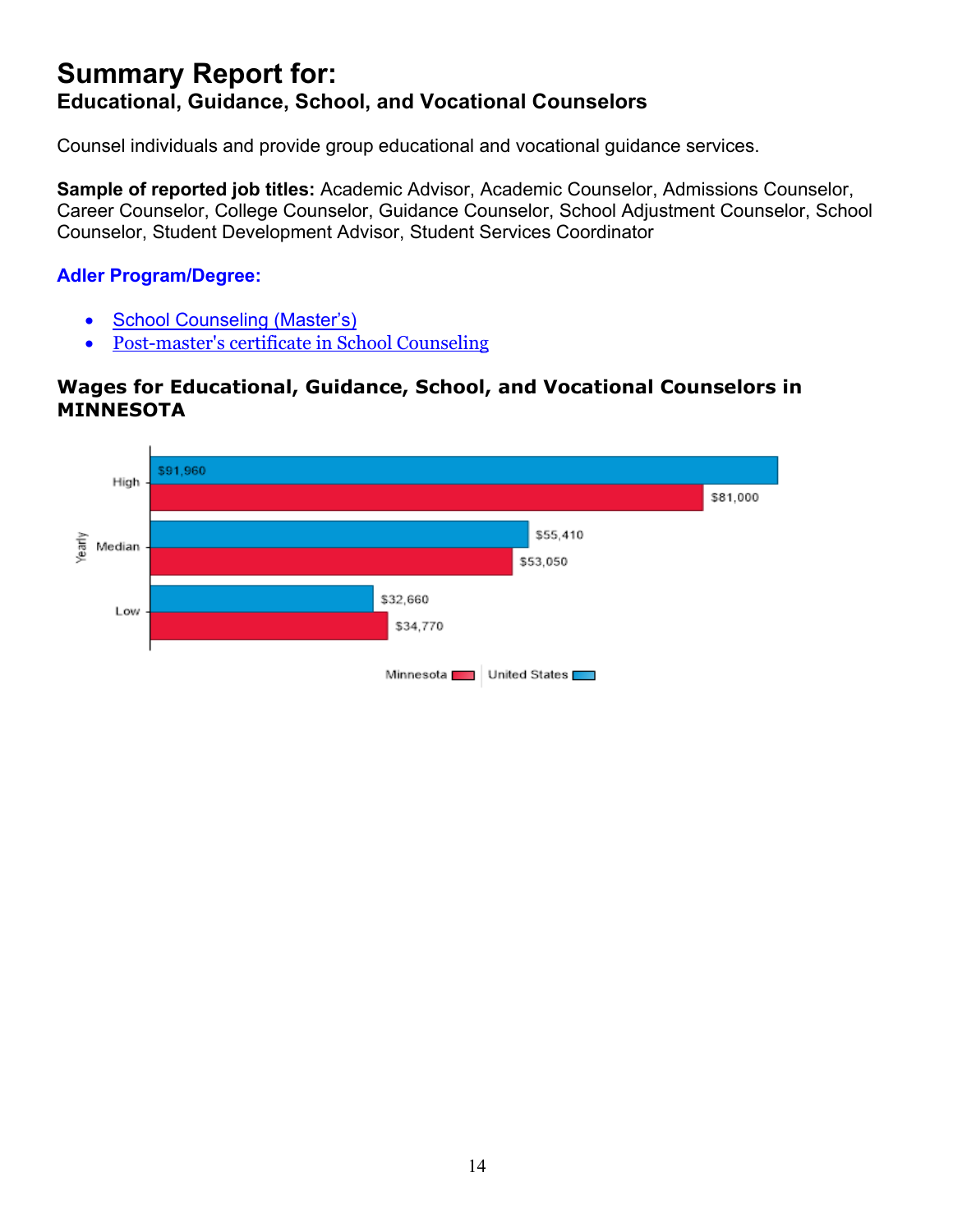#### **Current Employment for Educational, Guidance, School, and Vocational Counselors in MINNESOTA - 2018**

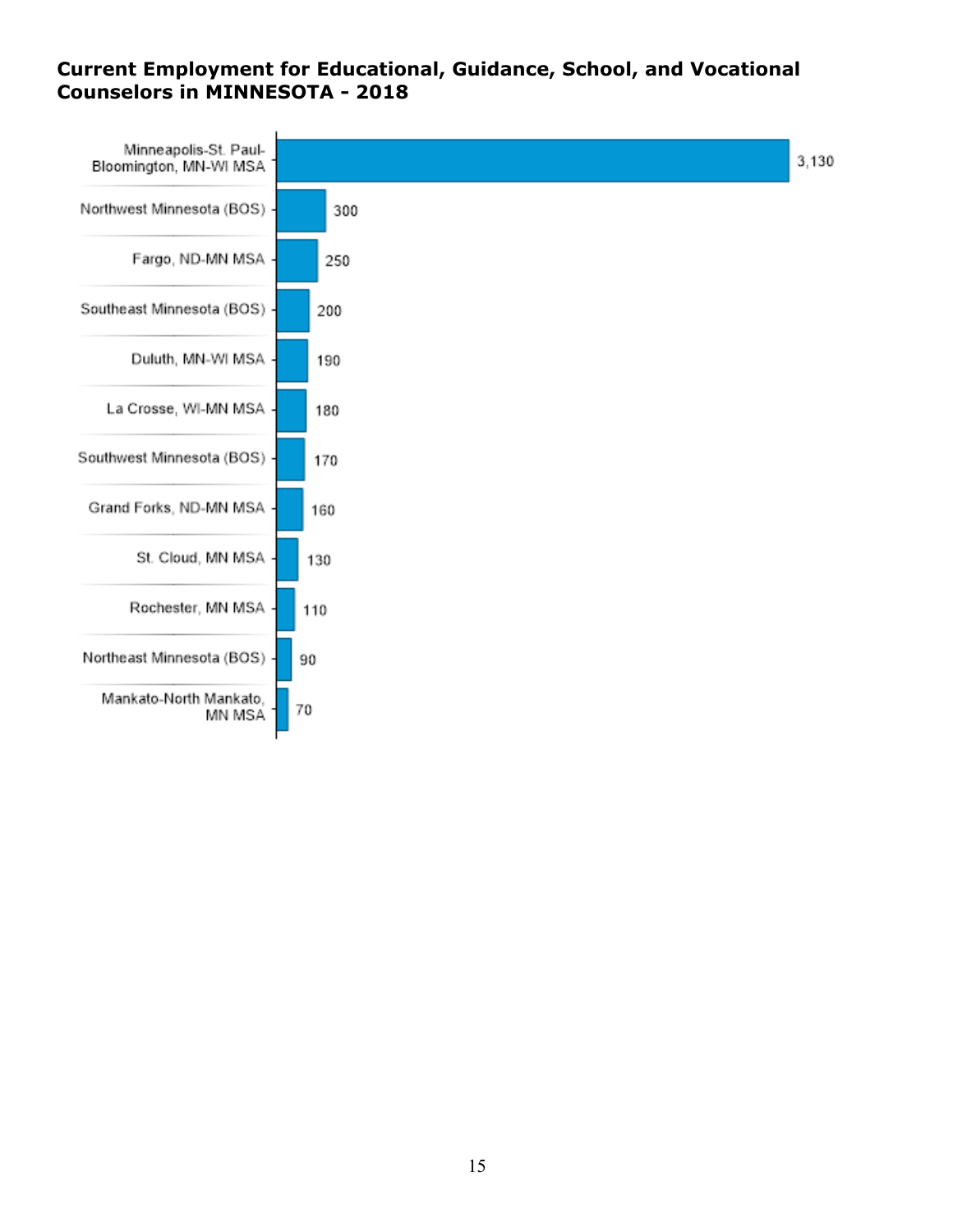#### **Projected 2026 Employment for Educational, Guidance, School, and Vocational Counselors in MINNESOTA**

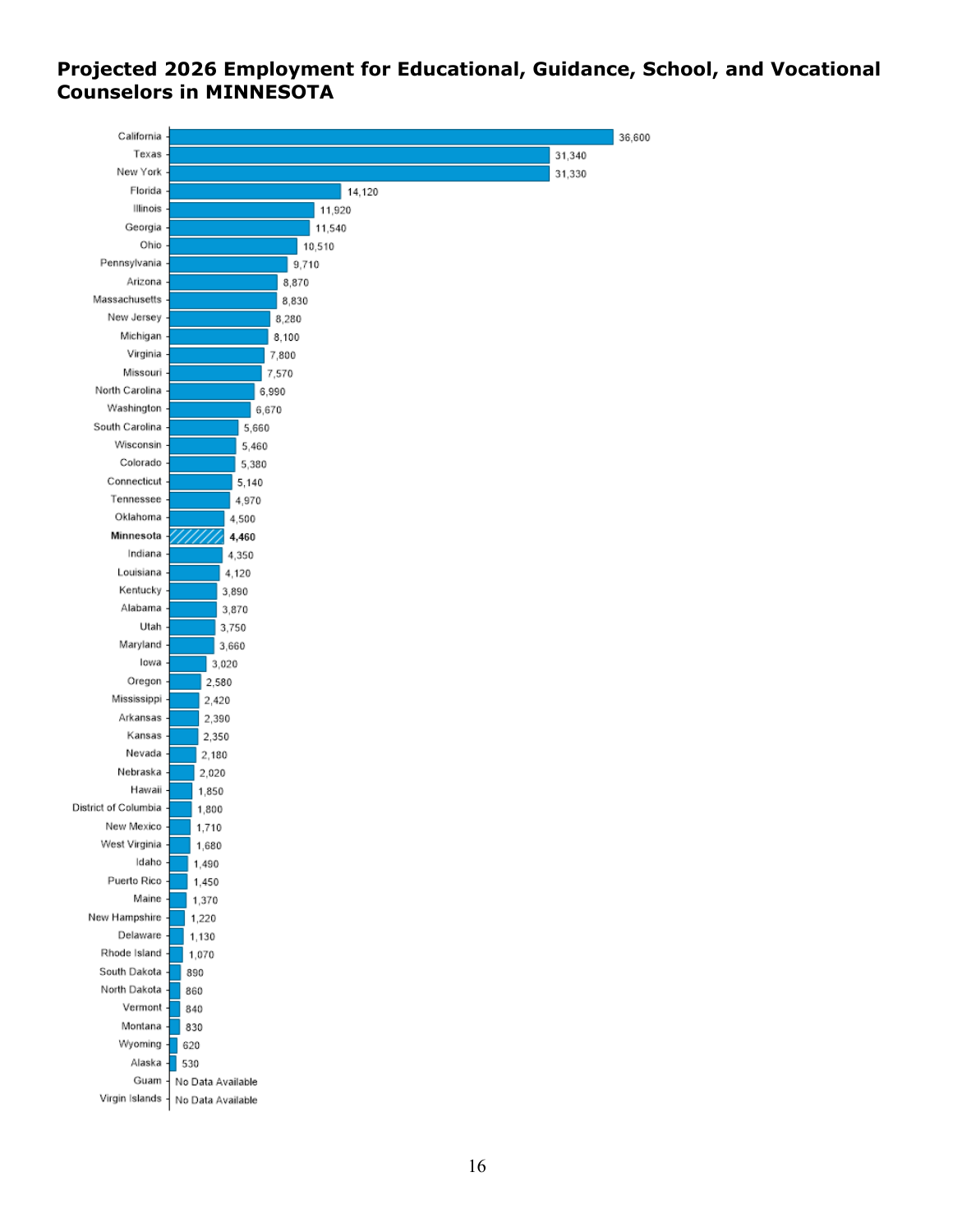#### **Projected Employment for Educational, Guidance, School, and Vocational Counselors in MINNESOTA**

|                      | <b>Employment</b> |         |                                 | <b>Projected</b><br><b>Annual</b> |
|----------------------|-------------------|---------|---------------------------------|-----------------------------------|
| <b>National</b>      | 2016              | 2026    | <b>Percent</b><br><b>Change</b> | <b>Job</b><br>Openings*           |
| <b>United States</b> | 291,700           | 328,400 | 13%                             | 35,300                            |
|                      | <b>Employment</b> |         |                                 | <b>Projected</b><br><b>Annual</b> |
| <b>State</b>         | 2016              | 2026    | <b>Percent</b><br><b>Change</b> | <b>Job</b><br>Openings*           |
| Minnesota            | 4,180             | 4,460   | $+7\%$                          | 470                               |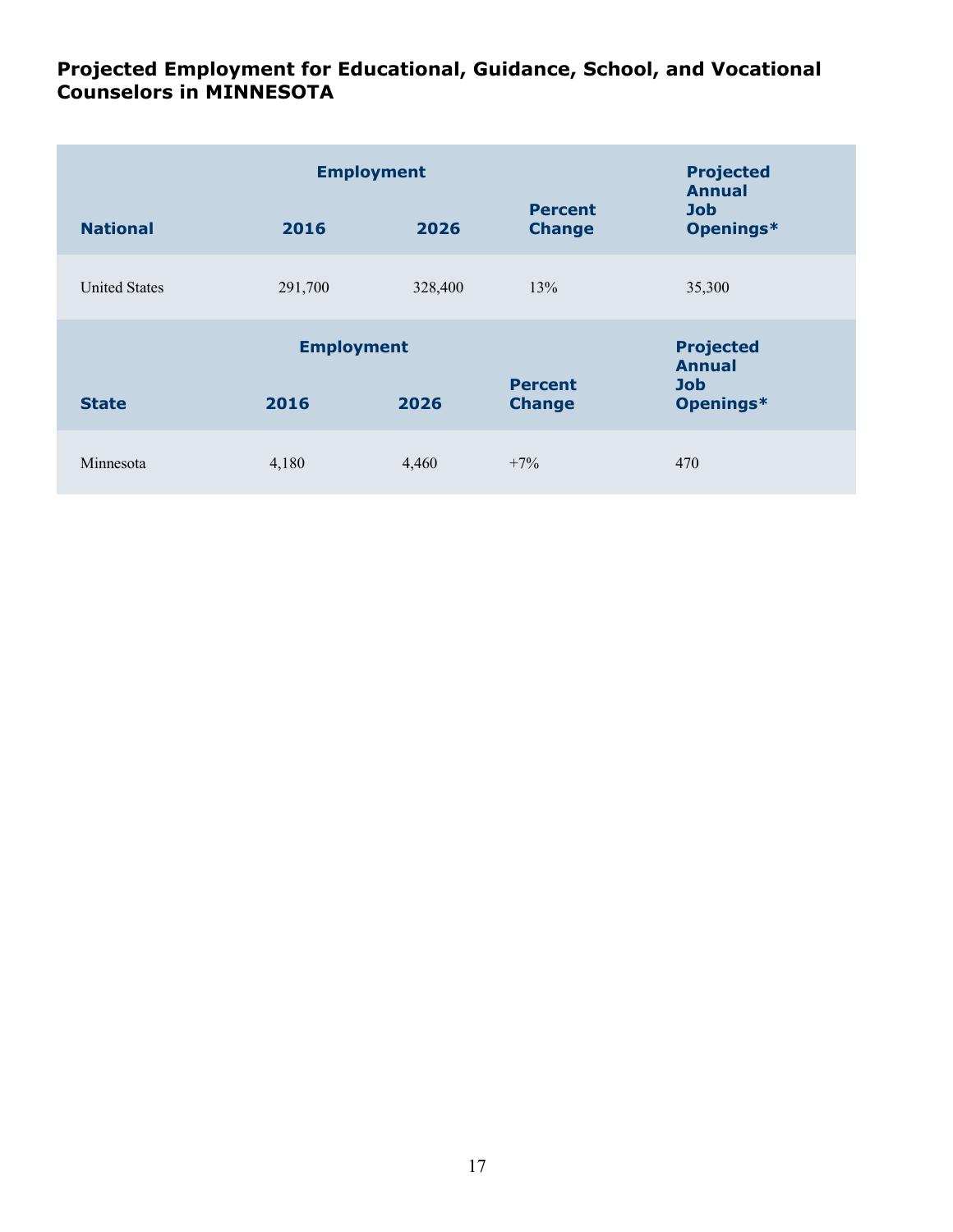## **Summary Report for: Art Therapists**

Plan or conduct art therapy sessions or programs to improve clients' physical, cognitive, or emotional well-being.

**Sample of reported job titles:** Art Psychotherapist, Art Therapist, Art Therapist/Licensed Professional Counselor (Art Therapist/LPC), Bereavement Program Coordinator, Children's Program Coordinator, Counselor/Art Therapist, Day Treatment Clinician/Art Therapist, Group Therapist, Registered & Board-Certified Art Therapist

#### **Adler Program/Degree:**

• Art Therapy (Master's)



#### **Wages for Recreational Therapists in MINNESOTA**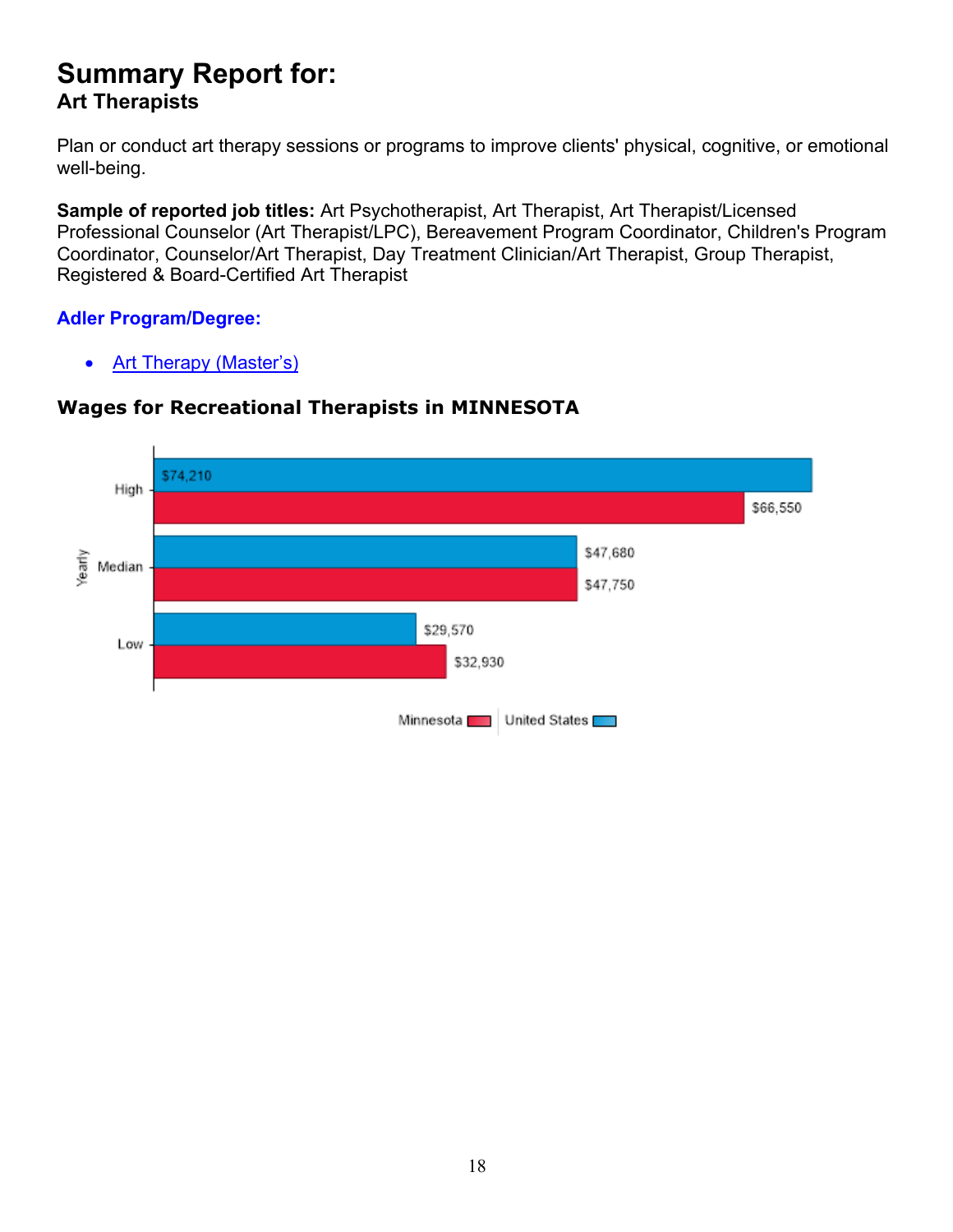## **Current Employment for Recreational Therapists in MINNESOTA**

| Minneapolis-St. Paul-<br>Bloomington, MN-WI MSA |                   | 390 |
|-------------------------------------------------|-------------------|-----|
| La Crosse, WI-MN MSA -                          | 60                |     |
| St. Cloud, MN MSA                               | No Data Available |     |
| Southwest Minnesota (BOS)                       | No Data Available |     |
| Southeast Minnesota (BOS)                       | No Data Available |     |
| Rochester, MN MSA                               | No Data Available |     |
| Northwest Minnesota (BOS)                       | No Data Available |     |
| Northeast Minnesota (BOS)                       | No Data Available |     |
| Mankato-North Mankato.<br>MN MSA                | No Data Available |     |
| Grand Forks, ND-MN MSA                          | No Data Available |     |
| Fargo, ND-MN MSA                                | No Data Available |     |
| Duluth, MN-WI MSA                               | No Data Available |     |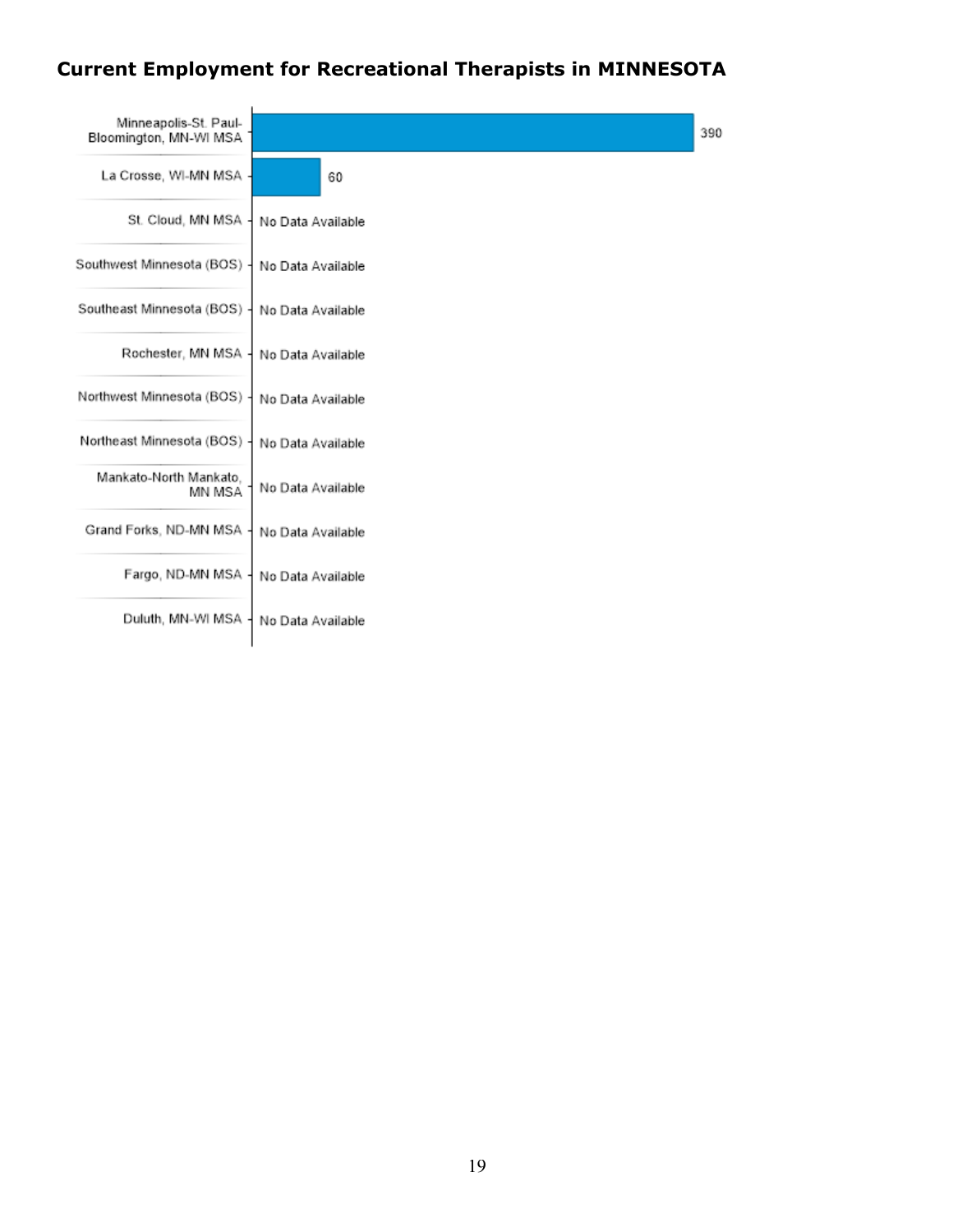#### **Projected 2026 Employment for Recreational Therapists in MINNESOTA**